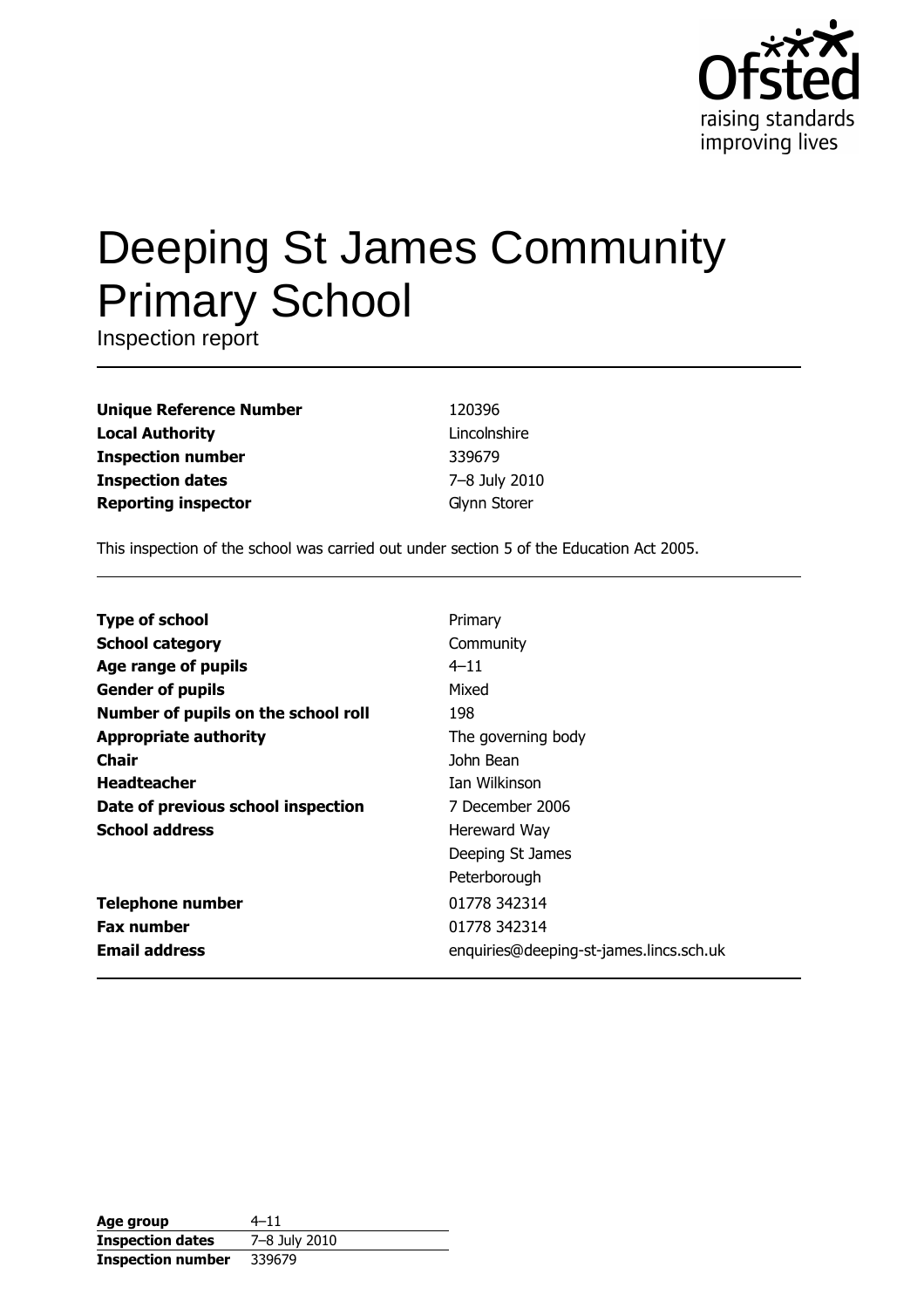The Office for Standards in Education, Children's Services and Skills (Ofsted) regulates and inspects to achieve excellence in the care of children and young people, and in education and skills for learners of all ages. It regulates and inspects childcare and children's social care, and inspects the Children and Family Court Advisory Support Service (Cafcass), schools, colleges, initial teacher training, work-based learning and skills training, adult and community learning, and education and training in prisons and other secure establishments. It rates council children's services, and inspects services for looked after children, safequarding and child protection.

Further copies of this report are obtainable from the school. Under the Education Act 2005, the school must provide a copy of this report free of charge to certain categories of people. A charge not exceeding the full cost of reproduction may be made for any other copies supplied.

If you would like a copy of this document in a different format, such as large print or Braille, please telephone 08456 404045, or email enquiries@ofsted.gov.uk.

You may copy all or parts of this document for non-commercial educational purposes, as long as you give details of the source and date of publication and do not alter the documentation in any way.

Royal Exchange Buildings St Ann's Square Manchester M2 7LA T: 08456 404045 Textphone: 0161 618 8524 E: enquiries@ofsted.gov.uk W: www.ofsted.gov.uk © Crown copyright 2010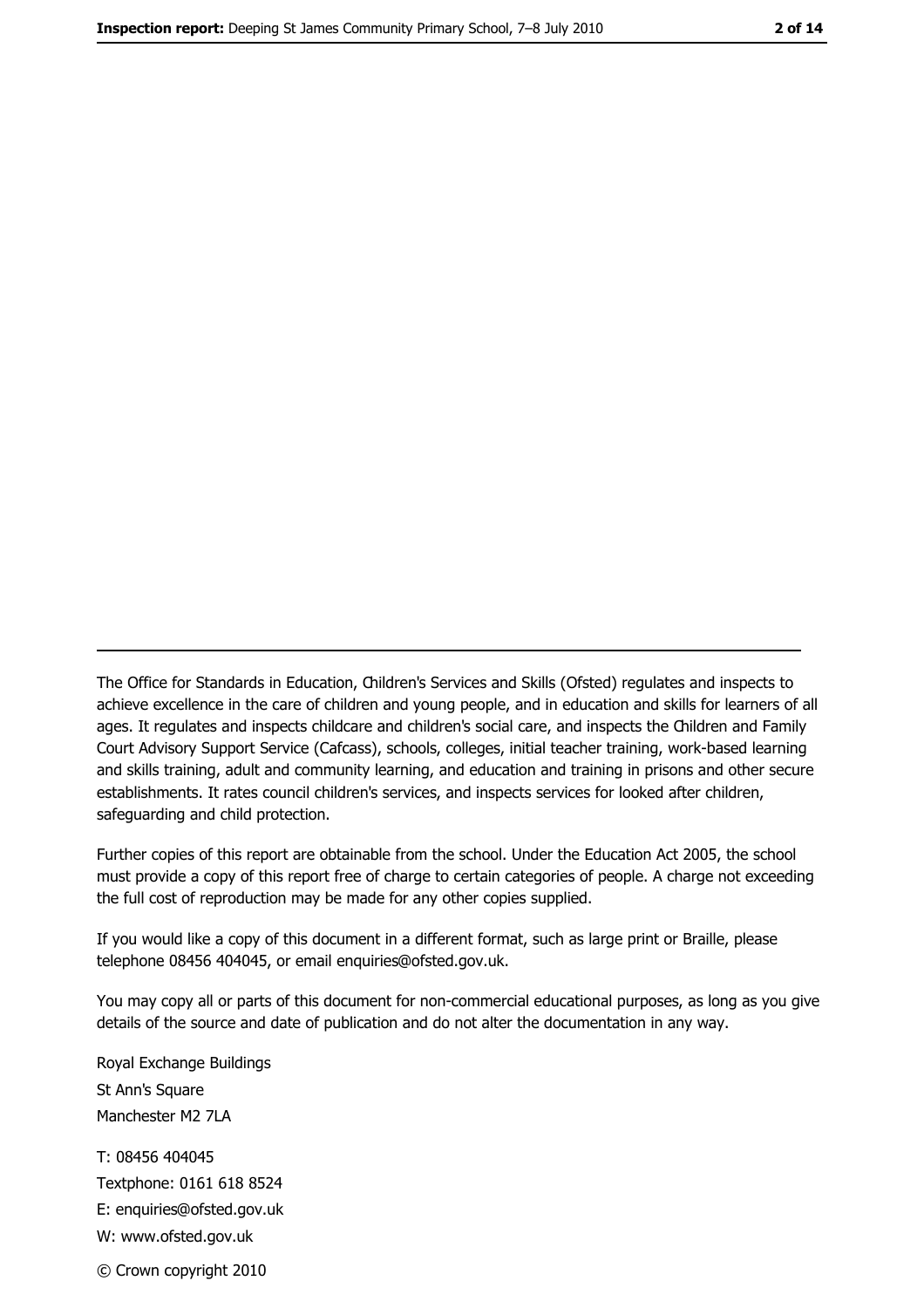# **Introduction**

This inspection was carried out by three additional inspectors. The inspectors visited 13 lessons and, in doing so, observed the work of all of the school's regular teachers. The inspectors also held meetings with the headteacher, members of staff at all levels, pupils and governors. They observed the school's work, and looked at policy documents, pupil performance data, planning and safeguarding information. The inspectors also took account of the views of parents and carers in the 49 questionnaires that were returned.

The inspection team reviewed many aspects of the school's work. It looked in detail at the following:

- whether boys in Key Stage 1 and girls in Key Stage 2 are making the progress that  $\blacksquare$ they should in mathematics
- whether teachers' use of assessment information is effective enough to promote  $\blacksquare$ equally good progress across the ability range
- whether the curriculum provides enough practical, first-hand experiences to  $\blacksquare$ reinforce key skills effectively
- how well middle managers contribute to school improvement and the extent to  $\blacksquare$ which governors monitor the work of the school and hold senior staff to account for what it achieves.

# **Information about the school**

In this smaller-than-average school, most pupils are of White British heritage. Of the small proportion from minority ethnic backgrounds, very few are at an early stage of learning to speak English as an additional language. The proportion of pupils with special educational needs and/or disabilities is average. Since its last inspection, the school roll has fallen by almost 30%. The school has gained the Activemark for sport and Clean Air awards and has achieved 'Healthy Schools' status. The headteacher was appointed in September 2008.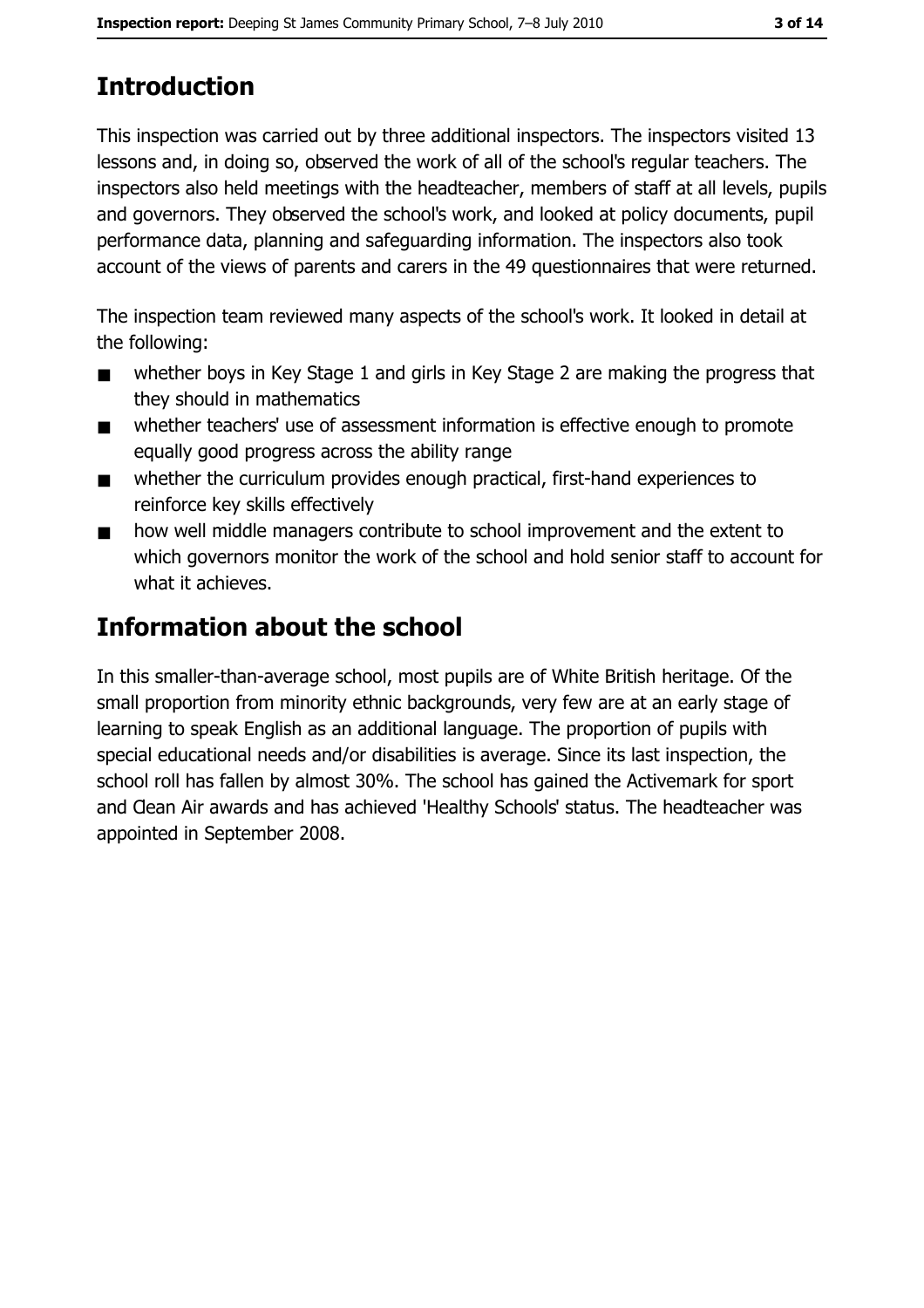# **Inspection judgements**

## Overall effectiveness: how good is the school?

#### The school's capacity for sustained improvement

#### **Main findings**

Deeping St James Community Primary School provides a good education for its pupils. The school has emerged from an unsettled period when a high turnover of staff, including headteachers, had a negative impact on school development and on pupils' achievements. The current headteacher and his senior leadership team have been effective in stabilising staffing and fostering a shared commitment to school improvement on the part of all staff. The impact of recent initiatives is clearly evident in greatly improved provision in the Early Years Foundation Stage, more constructive engagement with parents and carers, stronger transition arrangements at all levels and improved standards in English and mathematics.

Current standards are broadly average overall but a whole-school push has driven standards in mathematics above recent national averages in both key stages. These standards represent good progress for most pupils in Years 2 and 6 because many had relatively low starting points or had underachieved in the past. The school has improved its use of performance information in tracking pupils' progress and evaluating and strengthening provision for groups, such as those with special educational needs and/or disabilities. Consequently, these pupils make similarly good progress in relation to their starting points.

Pupils make good progress in their learning because a high proportion of the teaching is good. The most successful lessons are characterised by teachers' high expectations of what pupils should achieve, challenging but highly enjoyable tasks and effective use of information and communication technology (ICT) to clarify teaching points. Embedding consistently good quality teaching has been a priority and the school has come a long way. While pupils generally know the levels at which they are working and are well motivated to succeed, the quality of advice that they receive from teachers on how to improve their work is inconsistent, be it in the marking or in ongoing conversations during lessons. As a result, pupils are not always clear about the next steps in their learning or what they need to do to improve their work.

Effective partnerships in and beyond the immediate area support the school in providing a good curriculum. The strength of current arrangements is the excellent provision for music that enables many pupils to excel and forms a key part in the school's provision for gifted and/or talented pupils. A range of worthwhile, often memorable experiences, promote good levels of motivation and enjoyment. Replying to the question: 'What would you change?' one pupil said, 'Make the days longer as it's all so good.' The curriculum places a strong emphasis on promoting personal growth. Pupils' contribution to the school as a community and to the community beyond the gates is outstanding. Spiritual, moral, social and cultural development is good. High rates of attendance,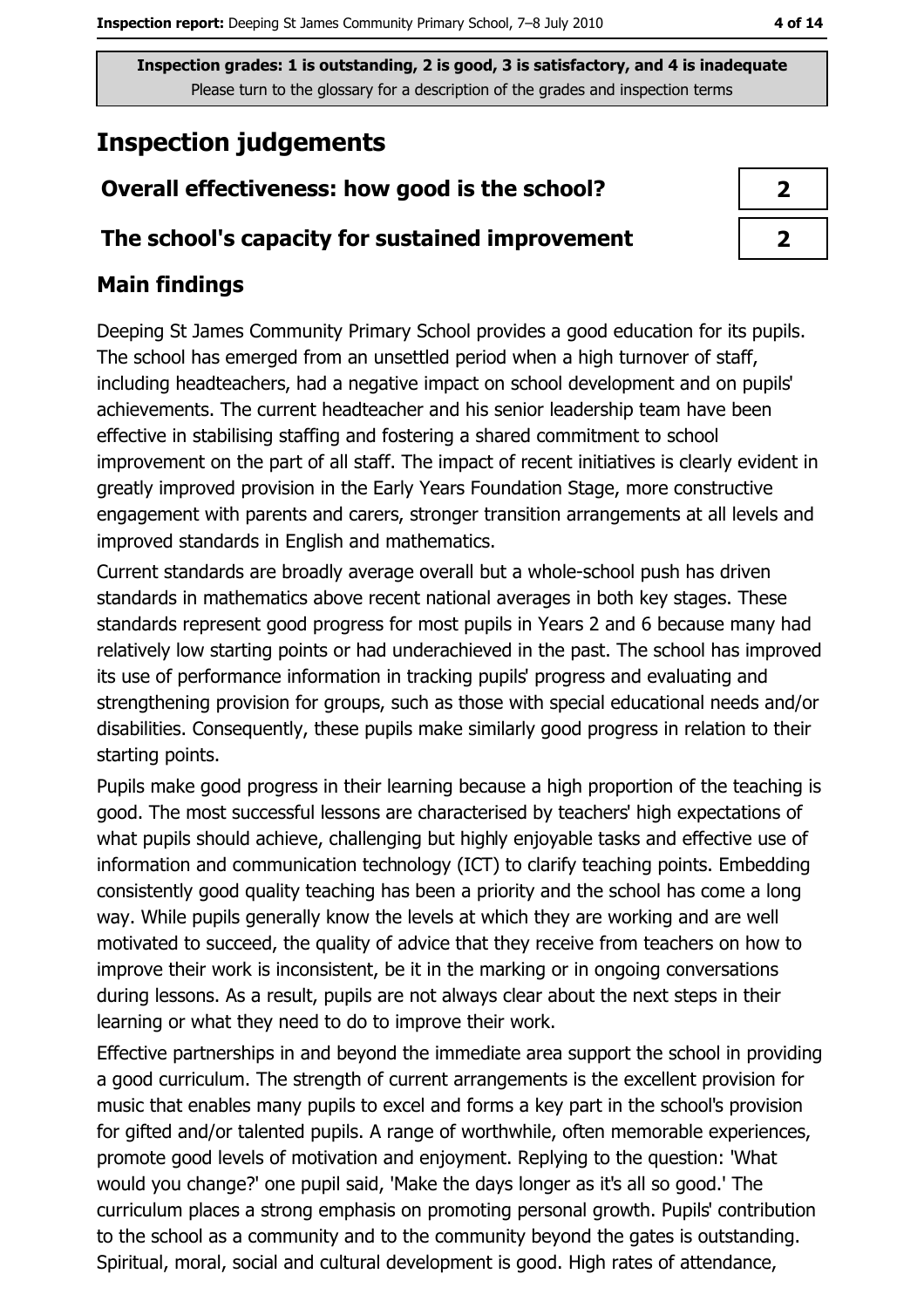secure basic skills of literacy and numeracy, and pupils' positive attitudes to learning prepare them well for the future. Pupils have a good understanding of issues that affect their personal safety and that of others. They say that they feel safe and well cared for. Satisfactory safeguarding and good quality care for all pupils are based on constructive engagement with parents and carers and strong links with other schools and support agencies. Pupils whose circumstances make them vulnerable receive good care and support.

Improved systems for checking on standards and quality of work, along with a strong culture of accountability at all levels, ensure that self-evaluation is accurate and whole-school targets are challenging but realistic. However, the roles of middle-ranking leaders are not sufficiently developed, for example, in collecting first-hand evidence about whole-school and individual pupils' performance and in their contribution to school improvement. Nevertheless, the school's record of improvement in recent years is good, especially in embedding consistently good teaching and accelerating pupils' progress. This record, together with effective management procedures and sound governance, demonstrates good capacity for sustained improvement in the future.

## What does the school need to do to improve further?

- Improve teachers' use of assessment to support learning by:  $\blacksquare$ 
	- ensuring that marking indicates clearly and consistently how pupils can improve their work
	- ensuring that teachers give more explicit guidance during lessons that is securely based on their understanding of pupils' recent performance.
- Improve the management of teaching and learning by strengthening the role of  $\blacksquare$ middle-ranking leaders in contributing to the school's self-evaluation and in planning for school improvement.

## **Outcomes for individuals and groups of pupils**



The most recent tests and assessments in Key Stages 1 and 2 show that standards in both Year 2 and Year 6 are broadly average. Pupils' performance in lessons, the work in their books and the school's tracking data indicate that current outcomes represent good progress relative to pupils' starting points in each key stage. Tracking indicates clearly that, throughout the school, pupils' progress has accelerated during the last year as initiatives to improve teaching and learning have begun to pay dividends. Following the 2009 national tests, the school identified the need to boost pupils' performance in mathematics. This drive has been successful in both key stages, 2010 results show a substantial improvement on those of 2009 and take standards in mathematics above recent national averages. Current outcomes exceed the challenging targets set at the beginning of the key stage. The school has also had a focus on improving provision for pupils with special educational needs and/or disabilities. This has been successful in enabling these pupils to make similarly good progress.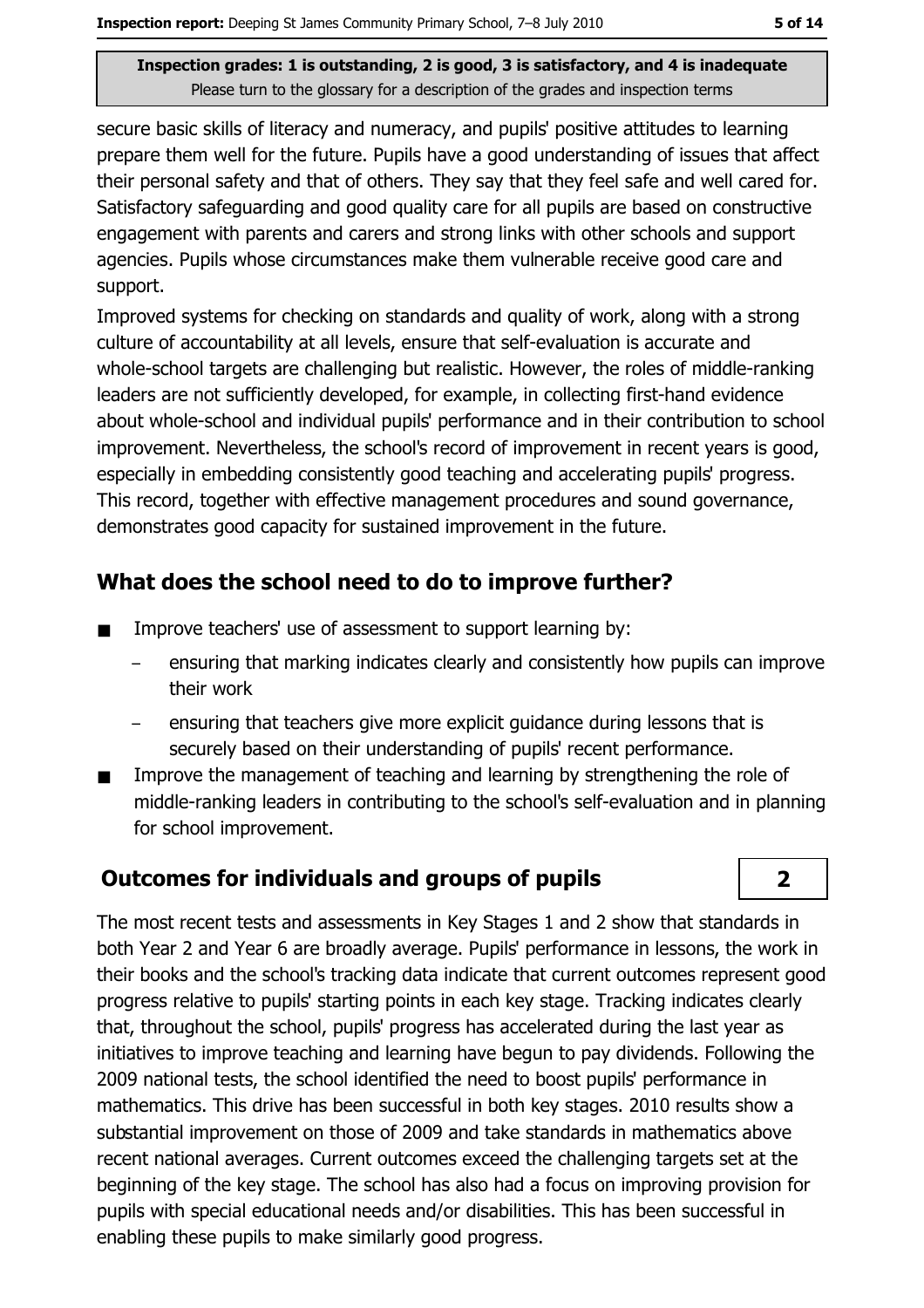Pupils behave well and show good levels of enjoyment in their work. Most pupils know what is expected of them and respond well in lessons, although a small number need regular reminders. Pupils' willingness to meet challenging targets and their ability to work independently and/or collaboratively contribute to successful learning. Their healthy, energetic play reflects a keen awareness of the need to consider the safety of others. Pupils' excellent contribution to the school community is shown in their roles as school councillors, play leaders and librarians, and by their keen participation in fundraising and school events. Pupils have a good understanding of the needs and interests of the local community, and their participation in events such as Deeping in Bloom, the Deeping Festival, and in initiatives to reduce the number of speeding motorists in the vicinity, make the school and its pupils a force for good locally. The school's long tradition and excellent provision for music makes a strong contribution to pupils' personal development. Pupils' understanding of cultural traditions other than their own are less well developed. The school is rightly seeking ways to strengthen pupils' understanding of the diversity of modern society and of how to be good citizens.

These are the grades for pupils' outcomes

| Pupils' achievement and the extent to which they enjoy their learning                                                     |               |  |  |
|---------------------------------------------------------------------------------------------------------------------------|---------------|--|--|
| Taking into account:<br>Pupils' attainment <sup>1</sup>                                                                   | 3             |  |  |
| The quality of pupils' learning and their progress                                                                        | $\mathcal{P}$ |  |  |
| The quality of learning for pupils with special educational needs and/or<br>disabilities and their progress               |               |  |  |
| The extent to which pupils feel safe                                                                                      | 2             |  |  |
| <b>Pupils' behaviour</b>                                                                                                  |               |  |  |
| The extent to which pupils adopt healthy lifestyles                                                                       |               |  |  |
| The extent to which pupils contribute to the school and wider community                                                   |               |  |  |
| The extent to which pupils develop workplace and other skills that will<br>contribute to their future economic well-being |               |  |  |
| Taking into account:<br>Pupils' attendance <sup>1</sup>                                                                   |               |  |  |
| The extent of pupils' spiritual, moral, social and cultural development                                                   |               |  |  |

## How effective is the provision?

The grades for attainment and attendance are: 1 is high; 2 is above average; 3 is broadly average; and 4 is low.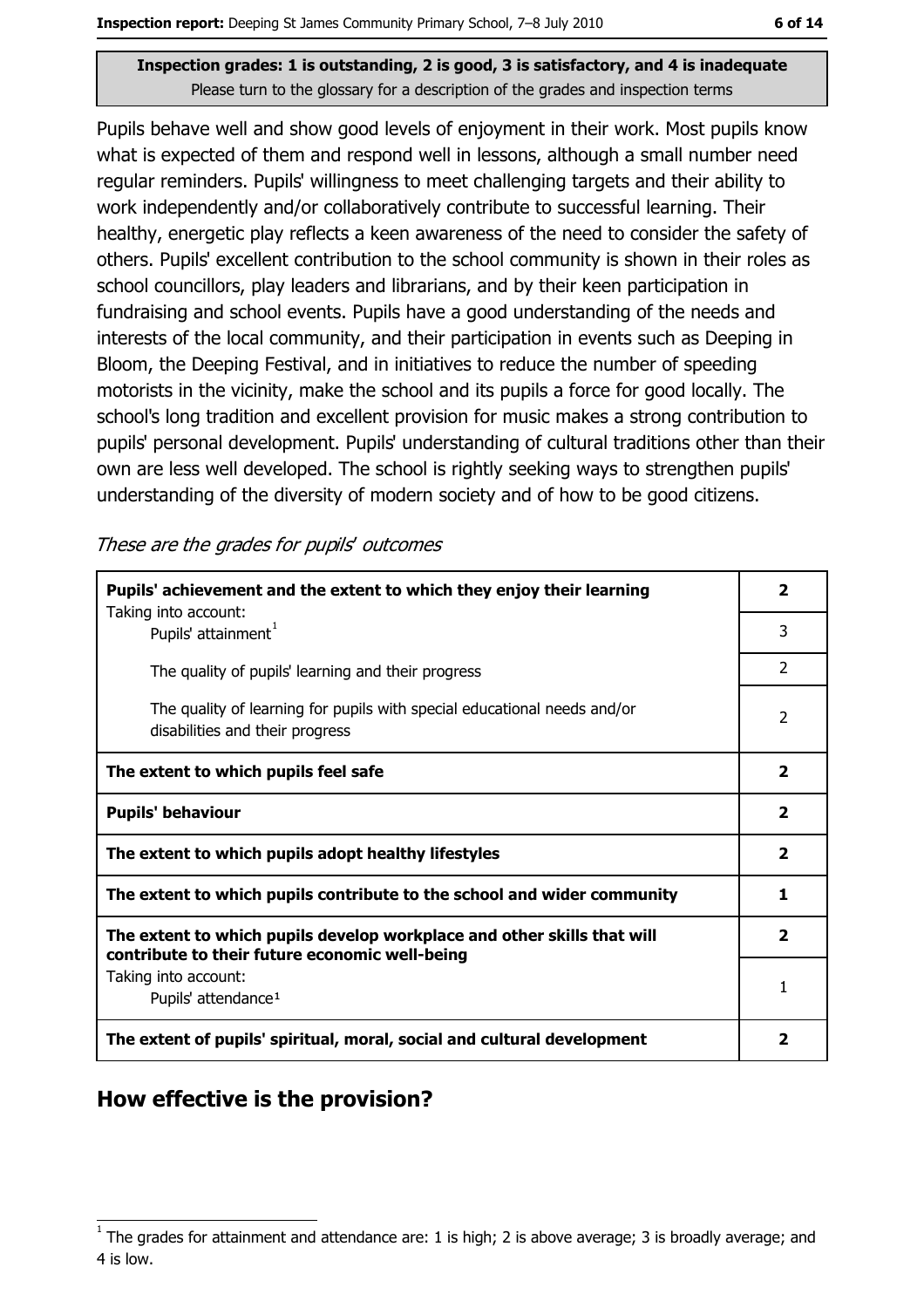Teachers create supportive environments in all classrooms. For example, pupils' work is thoughtfully displayed to support learning, a feature of classrooms throughout the school. As a result, pupils are increasingly confident and engage willingly in learning activities. Teachers have appropriately high expectations of pupils' behaviour and of what pupils are able to achieve. Lessons are challenging and opportunities for both independent and collaborative learning bring the best out in pupils. Teachers make sound use of ongoing assessments to plan lessons that meet pupils' needs across the ability range. They know the levels at which pupils are working but current practice is inconsistent in the extent to which teachers guide pupils on how to meet their targets, improve their work or attain the next level. At times, this restricts pupils' progress. The school is actively developing its curriculum in line with changes to year group organisation. School leaders are, rightly, seeking to strengthen the global dimension of pupils' learning. Initiatives to boost pupils' performance in mathematics and to strengthen provision for pupils with special educational needs have proved successful.

Music continues to be strongly represented in the curriculum and is influential in providing both equality of opportunity and the chance for gifted musicians to excel. Cross-curricular links add to the relevance of pupils' work and promote enjoyment, although the school has recognised the need to strengthen the role of ICT as it develops its new curriculum. A good range of educational visits, visitors and special events brings learning to life and is a key factor underpinning pupils' positive attitudes.

Pupils have confidence in staff to deal with any problems that arise. Staff work hard to build positive relationships, and good levels of engagement with parents and carers, promoted exceptionally well in Early Years Foundation Stage, enable the school to respond promptly in times of need. This response is further strengthened by the school's extensive links with outside professionals, not only from the world of education, but also from social services, health and community support agencies. In speaking about a child who needed particular support, one parent wrote: 'What they have done should be a model of best practice for other schools.'

| The quality of teaching                                                                                    |  |
|------------------------------------------------------------------------------------------------------------|--|
| Taking into account:<br>The use of assessment to support learning                                          |  |
| The extent to which the curriculum meets pupils' needs, including, where<br>relevant, through partnerships |  |
| The effectiveness of care, guidance and support                                                            |  |

## How effective are leadership and management?

Under the committed leadership of the headteacher and his senior leadership team, the school has improved substantially in the last two years. Leaders at all levels share and promote the headteacher's ambitions for the school so that all staff are working towards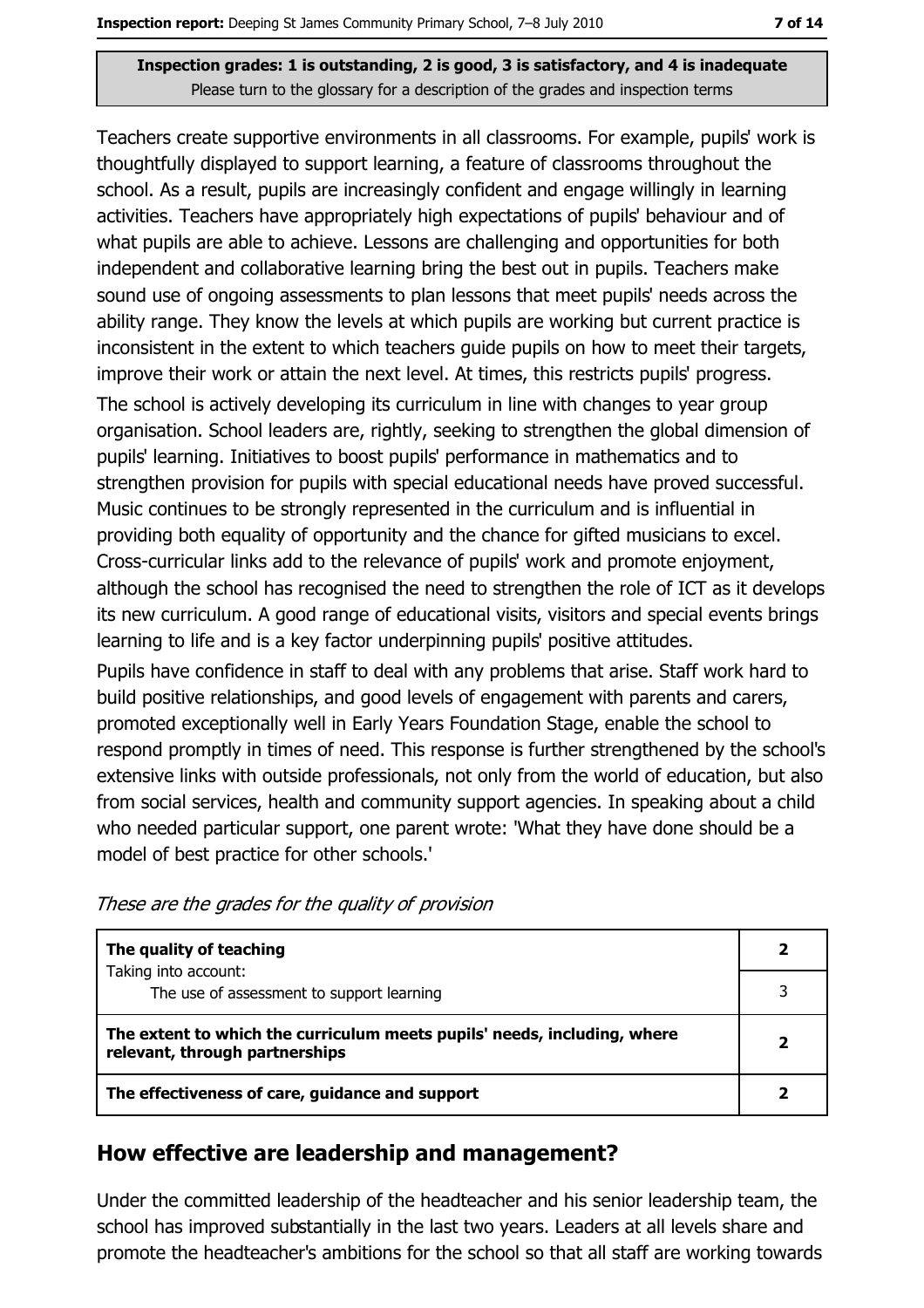commonly understood goals. The satisfactory management of teaching and learning ensures that all know what they are responsible and accountable for. However, while the leadership roles of other staff have begun to develop, some middle-ranking leaders are not fully involved in school evaluation and improvement. The school has put in place good systems for tracking pupils' progress, and school self-evaluation is both accurate and realistic. The governing body uses its professional and community experience to good effect in supporting the school and in reviewing aspects of its performance but it does not undertake enough first-hand monitoring.

Checks on the suitability of all adults who work with pupils meet government requirements. Practice relating to child protection is appropriate and staff training in such matters is up to date. Supervision and the ways in which staff deal with and record minor day-to-day incidents or accidents are thorough. The governing body is conscientious in ensuring sound practice in most aspects of safeguarding.

The quality of provision and current outcomes for pupils show that the school promotes equality of opportunity and tackles discrimination well. The school's positive engagement with parents and carers and its constructive partnerships both within and beyond the world of education permeate its work. They are particularly influential in providing good learning opportunities and in underpinning arrangements for care, guidance and support. The school's promotion of community cohesion is satisfactory. The school plans to use an enguiry into the nature of the immediate and wider communities as a suitable platform from which to build provision across the curriculum and to launch community-based initiatives. Pupils' understanding of, and engagement with, different sections of the community has begun to increase as the school reaches out to groups who benefit from its support.

| The effectiveness of leadership and management in embedding ambition and<br>driving improvement                                                                     |              |  |
|---------------------------------------------------------------------------------------------------------------------------------------------------------------------|--------------|--|
| Taking into account:<br>The leadership and management of teaching and learning                                                                                      | 3            |  |
| The effectiveness of the governing body in challenging and supporting the<br>school so that weaknesses are tackled decisively and statutory responsibilities<br>met | 3            |  |
| The effectiveness of the school's engagement with parents and carers                                                                                                | 2            |  |
| The effectiveness of partnerships in promoting learning and well-being                                                                                              | 2            |  |
| The effectiveness with which the school promotes equality of opportunity and<br>tackles discrimination                                                              | $\mathbf{2}$ |  |
| The effectiveness of safeguarding procedures                                                                                                                        | з            |  |
| The effectiveness with which the school promotes community cohesion                                                                                                 | 3            |  |
| The effectiveness with which the school deploys resources to achieve<br>value for money                                                                             | $\mathbf{2}$ |  |

#### These are the grades for leadership and management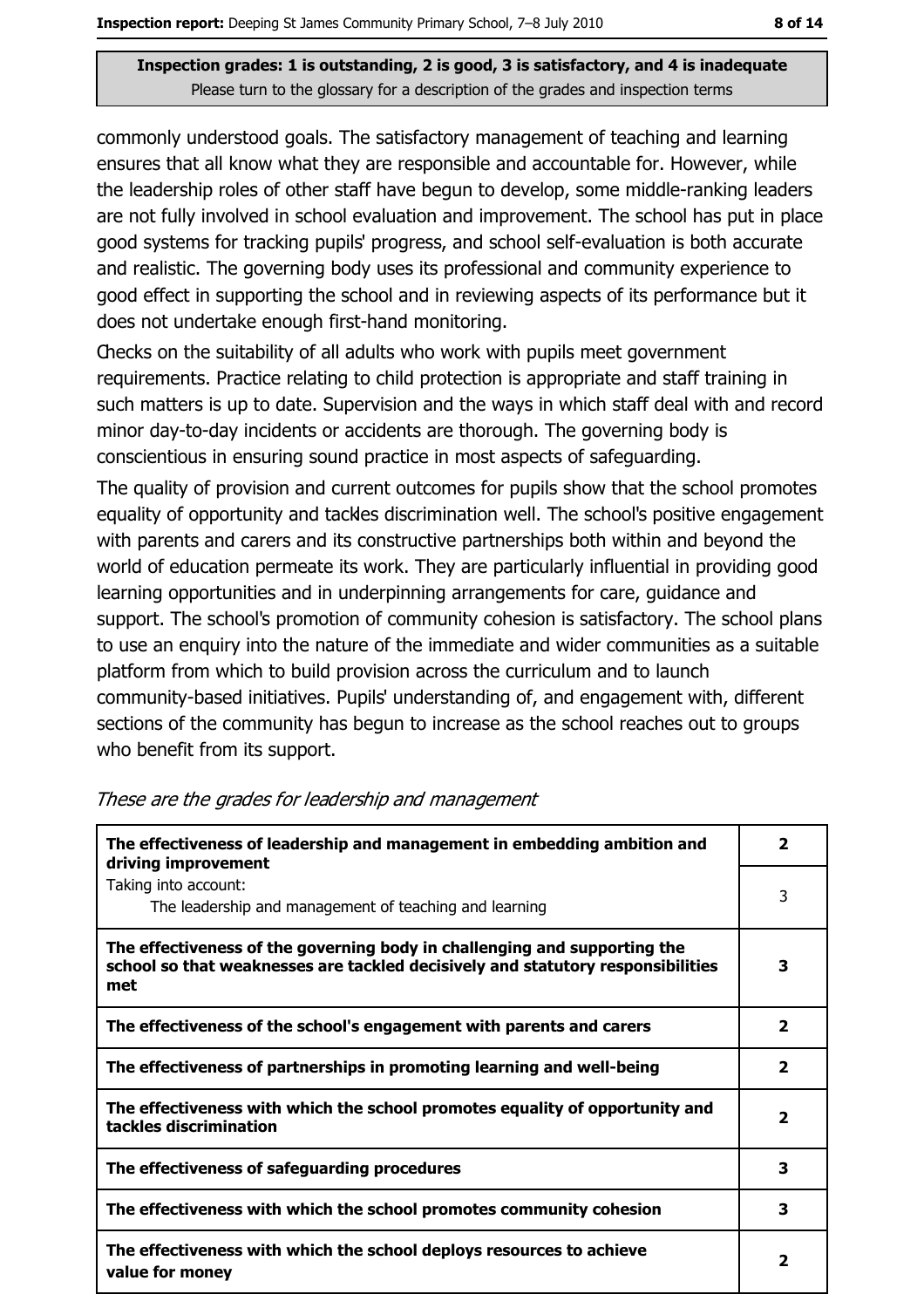#### **Early Years Foundation Stage**

Children get a good start to their education in the Reception class. A stimulating environment, both indoors and outside, consistently good teaching and care, and provision that closely matches children's individual needs, results in children making good progress. Most children attain or exceed standards normally expected of five-year-olds. Children make good gains in confidence, independence and in the skills they need for their remaining time in school. Teaching is consistently good. Staff generally strike a good balance between directing learning and allowing children to set their own direction. There are, however, times when staff are too quick to intervene and this limits opportunities for children to extend their own learning. Thorough day-to-day assessment underpins all aspects of children's learning and staff strive to provide individualised activities which excite and motivate children to learn. Provision for children in the Early Years Foundation Stage has improved substantially during the last two years. The leader of this provision has introduced a range of measures that have strengthened both induction and transition arrangements. She has established strong and constructive relationships with parents and carers that have added to the day-to-day quality of provision.

| <b>Overall effectiveness of the Early Years Foundation Stage</b><br>Taking into account:     | 2             |
|----------------------------------------------------------------------------------------------|---------------|
| Outcomes for children in the Early Years Foundation Stage                                    |               |
| The quality of provision in the Early Years Foundation Stage                                 |               |
| The effectiveness of leadership and management of the Early Years<br><b>Foundation Stage</b> | $\mathcal{P}$ |

| These are the grades for the Early Years Foundation Stage |  |  |  |
|-----------------------------------------------------------|--|--|--|
|                                                           |  |  |  |

#### **Views of parents and carers**

Most parents responding to the questionnaire expressed approval of and confidence in almost all aspects of the school's work. A small minority raised concerns about aspects of their children's safety in school or about how the school deals with unacceptable behaviour. Inspection evidence indicates that almost all pupils behave well and that the school deals effectively with the few incidents of poor behaviour that occur. Inspectors followed up parents' concerns over safety and, where appropriate, brought particular issues to the notice of the school. Where this happened, the school took immediate and satisfactory action to put matters right.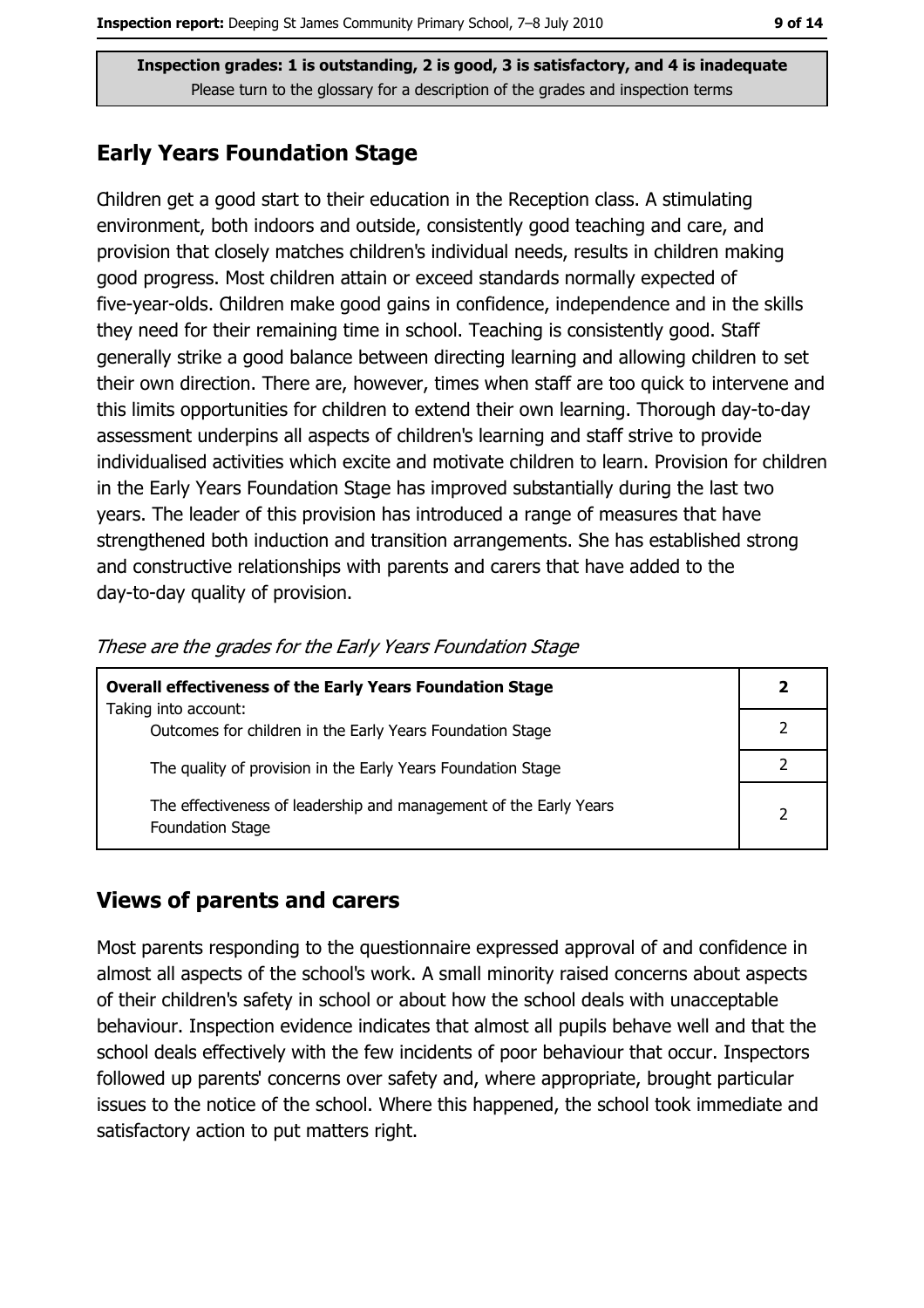#### Responses from parents and carers to Ofsted's questionnaire

Ofsted invited all the registered parents and carers of pupils registered at Deeping St James Community Primary School to complete a questionnaire about their views of the school.

In the questionnaire, parents and carers were asked to record how strongly they agreed with 13 statements about the school. The inspection team received 49 completed questionnaires by the end of the on-site inspection. In total, there are 198 pupils registered at the school.

| <b>Statements</b>                                                                                                                                                                                                                                       | <b>Strongly</b><br><b>Agree</b> |               | <b>Agree</b> |               |                |                | <b>Disagree</b> | <b>Strongly</b><br>disagree |  |
|---------------------------------------------------------------------------------------------------------------------------------------------------------------------------------------------------------------------------------------------------------|---------------------------------|---------------|--------------|---------------|----------------|----------------|-----------------|-----------------------------|--|
|                                                                                                                                                                                                                                                         | <b>Total</b>                    | $\frac{0}{0}$ | <b>Total</b> | $\frac{0}{0}$ | <b>Total</b>   | $\frac{0}{0}$  | <b>Total</b>    | $\frac{0}{0}$               |  |
| My child enjoys school                                                                                                                                                                                                                                  | 28                              | 57            | 18           | 37            | 3              | 6              | $\mathbf 0$     | $\mathbf 0$                 |  |
| The school keeps my child<br>safe                                                                                                                                                                                                                       | 25                              | 51            | 18           | 37            | 4              | 8              | 1               | $\overline{2}$              |  |
| The school informs me<br>about my child's progress                                                                                                                                                                                                      | 16                              | 33            | 30           | 61            | $\overline{2}$ | 4              | 1               | $\overline{2}$              |  |
| My child is making enough<br>progress at this school                                                                                                                                                                                                    | 22                              | 46            | 20           | 42            | 3              | 6              | 3               | 6                           |  |
| The teaching is good at this<br>school                                                                                                                                                                                                                  | 17                              | 35            | 25           | 51            | $\overline{2}$ | 4              | 1               | $\overline{2}$              |  |
| The school helps me to<br>support my child's learning                                                                                                                                                                                                   | 21                              | 43            | 24           | 49            | $\overline{2}$ | 4              | $\overline{2}$  | 4                           |  |
| The school helps my child to<br>have a healthy lifestyle                                                                                                                                                                                                | 21                              | 43            | 26           | 53            | $\overline{2}$ | 4              | $\mathbf 0$     | $\mathbf 0$                 |  |
| The school makes sure that<br>my child is well prepared for<br>the future (for example<br>changing year group,<br>changing school, and for<br>children who are finishing<br>school, entering further or<br>higher education, or<br>entering employment) | 18                              | 37            | 28           | 57            | $\overline{2}$ | $\overline{4}$ | $\mathbf{1}$    | $\overline{2}$              |  |
| The school meets my child's<br>particular needs                                                                                                                                                                                                         | 19                              | 39            | 25           | 51            | 3              | 6              | $\overline{2}$  | $\overline{4}$              |  |
| The school deals effectively<br>with unacceptable behaviour                                                                                                                                                                                             | 10                              | 20            | 28           | 57            | 4              | 8              | 6               | 12                          |  |
| The school takes account of<br>my suggestions and<br>concerns                                                                                                                                                                                           | 14                              | 29            | 26           | 53            | 5              | 10             | $\mathbf{1}$    | $\overline{2}$              |  |
| The school is led and<br>managed effectively                                                                                                                                                                                                            | 20                              | 42            | 20           | 42            | $\overline{2}$ | $\overline{4}$ | $\overline{2}$  | $\overline{4}$              |  |
| Overall, I am happy with my<br>child's experience at this<br>school                                                                                                                                                                                     | 23                              | 47            | 19           | 39            | $\overline{4}$ | 8              | 1               | $\overline{2}$              |  |

The table above summarises the responses that parents and carers made to each statement. The percentages indicate the proportion of parents and carers giving that response out of the total number of completed questionnaires. Where one or more parents and carers chose not to answer a particular question, the percentages will not add up to 100%.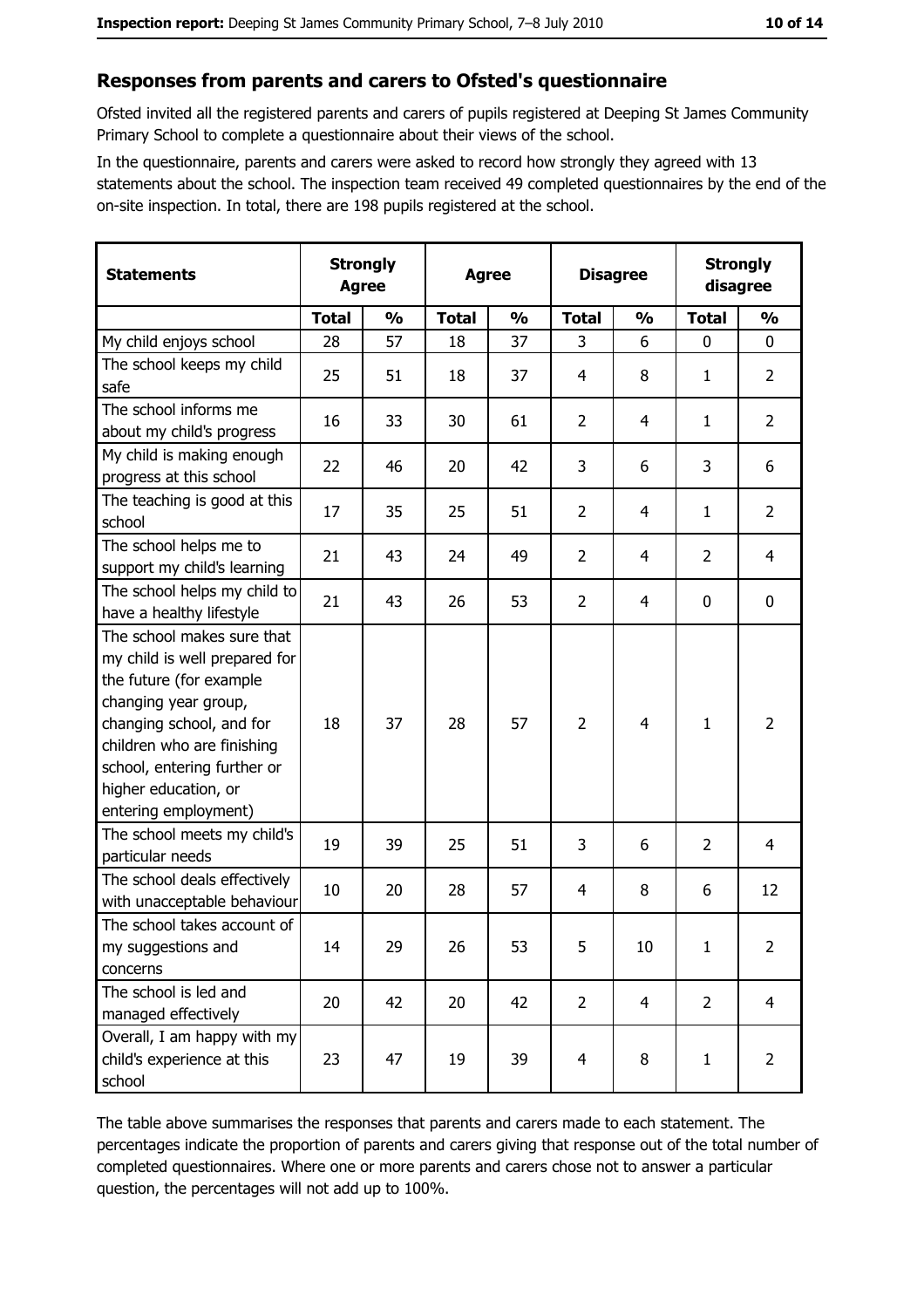# Glossary

| <b>Grade</b> | <b>Judgement</b> | <b>Description</b>                                                                                                                                                                                                               |
|--------------|------------------|----------------------------------------------------------------------------------------------------------------------------------------------------------------------------------------------------------------------------------|
| Grade 1      | Outstanding      | These features are highly effective. An oustanding<br>school provides exceptionally well for its pupils' needs.                                                                                                                  |
| Grade 2      | Good             | These are very positive features of a school. A school<br>that is good is serving its pupils well.                                                                                                                               |
| Grade 3      | Satisfactory     | These features are of reasonable quality. A satisfactory<br>school is providing adequately for its pupils.                                                                                                                       |
| Grade 4      | Inadequate       | These features are not of an acceptable standard. An<br>inadequate school needs to make significant<br>improvement in order to meet the needs of its pupils.<br>Ofsted inspectors will make further visits until it<br>improves. |

## What inspection judgements mean

#### **Overall effectiveness of schools**

|                       | Overall effectiveness judgement (percentage of<br>schools) |      |                     |                   |  |
|-----------------------|------------------------------------------------------------|------|---------------------|-------------------|--|
| <b>Type of school</b> | <b>Outstanding</b>                                         | Good | <b>Satisfactory</b> | <b>Inadequate</b> |  |
| Nursery schools       | 51                                                         | 45   | 0                   | 4                 |  |
| Primary schools       | 6                                                          | 41   | 42                  | 10                |  |
| Secondary schools     | 8                                                          | 34   | 44                  | 14                |  |
| Sixth forms           | 10                                                         | 37   | 50                  | 3                 |  |
| Special schools       | 32                                                         | 38   | 25                  | 5                 |  |
| Pupil referral units  | 12                                                         | 43   | 31                  | 14                |  |
| All schools           | 9                                                          | 40   | 40                  | 10                |  |

New school inspection arrangements were introduced on 1 September 2009. This means that inspectors now make some additional judgements that were not made previously.

The data in the table above is for the period 1 September to 31 December 2009 and is the most recently published data available (see www.ofsted.gov.uk). Please note that the sample of schools inspected during the autumn term 2009 was not representative of all schools nationally, as weaker schools are inspected more frequently than good or outstanding schools.

Percentages are rounded and do not always add exactly to 100. Secondary school figures include those that have sixth forms, and sixth form figures include only the data specifically for sixth form inspection judgements.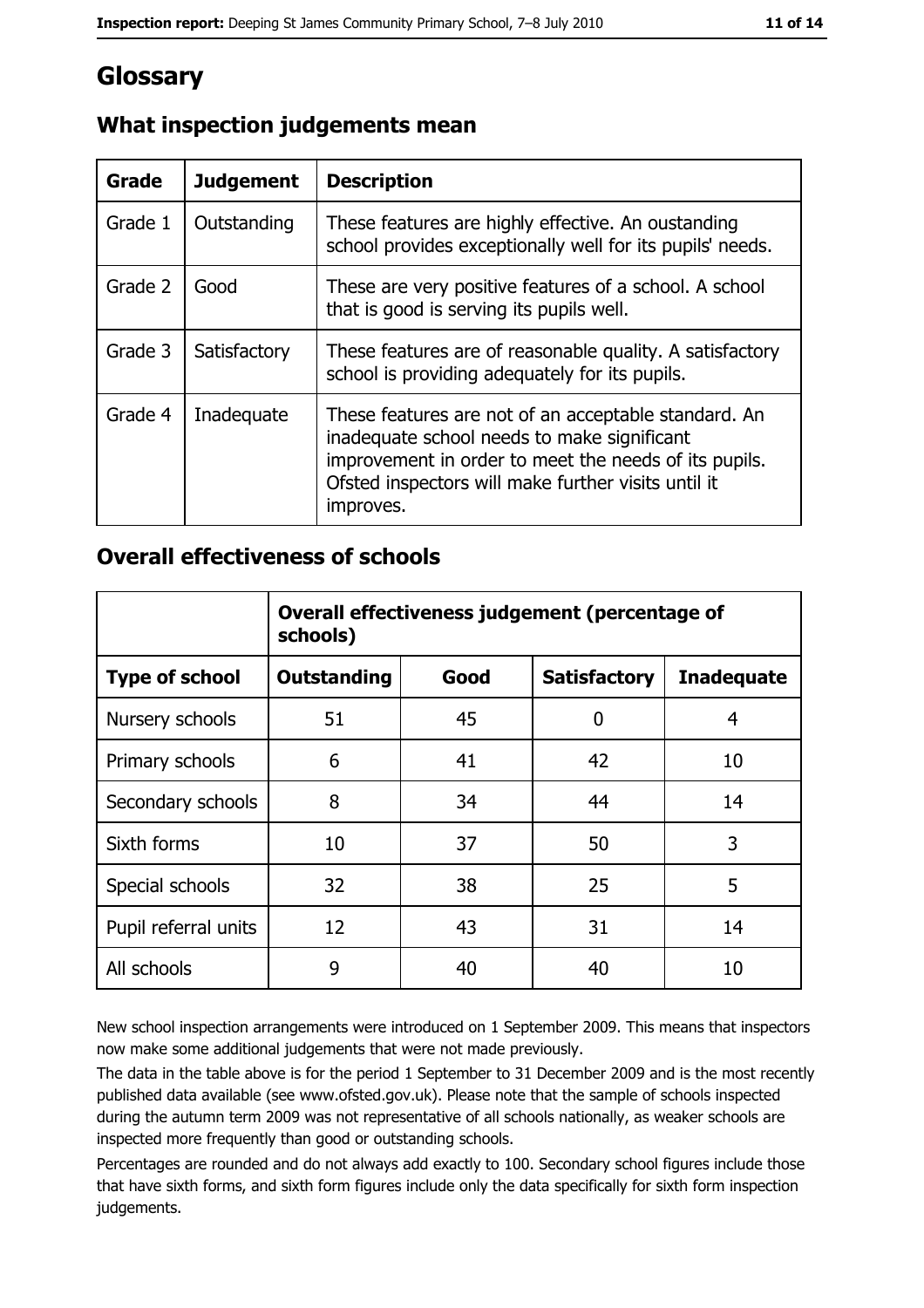# **Common terminology used by inspectors**

| Achievement:                  | the progress and success of a pupil in<br>their learning, development or training.                                                                                                                                                                                                                           |
|-------------------------------|--------------------------------------------------------------------------------------------------------------------------------------------------------------------------------------------------------------------------------------------------------------------------------------------------------------|
| Attainment:                   | the standard of the pupils' work shown by<br>test and examination results and in<br>lessons.                                                                                                                                                                                                                 |
| Capacity to improve:          | the proven ability of the school to<br>continue improving. Inspectors base this<br>judgement on what the school has<br>accomplished so far and on the quality of<br>its systems to maintain improvement.                                                                                                     |
| Leadership and management:    | the contribution of all the staff with<br>responsibilities, not just the headteacher,<br>to identifying priorities, directing and<br>motivating staff and running the school.                                                                                                                                |
| Learning:                     | how well pupils acquire knowledge,<br>develop their understanding, learn and<br>practise skills and are developing their<br>competence as learners.                                                                                                                                                          |
| <b>Overall effectiveness:</b> | inspectors form a judgement on a school's<br>overall effectiveness based on the findings<br>from their inspection of the school. The<br>following judgements, in particular,<br>influence what the overall effectiveness<br>judgement will be.                                                               |
|                               | The school's capacity for sustained<br>improvement.<br>Outcomes for individuals and groups<br>of pupils.<br>The quality of teaching.<br>The extent to which the curriculum<br>meets pupil's needs, including where<br>relevant, through partnerships.<br>The effectiveness of care, guidance<br>and support. |
| Progress:                     | the rate at which pupils are learning in<br>lessons and over longer periods of time. It<br>is often measured by comparing the<br>pupils' attainment at the end of a key<br>stage with their attainment when they<br>started.                                                                                 |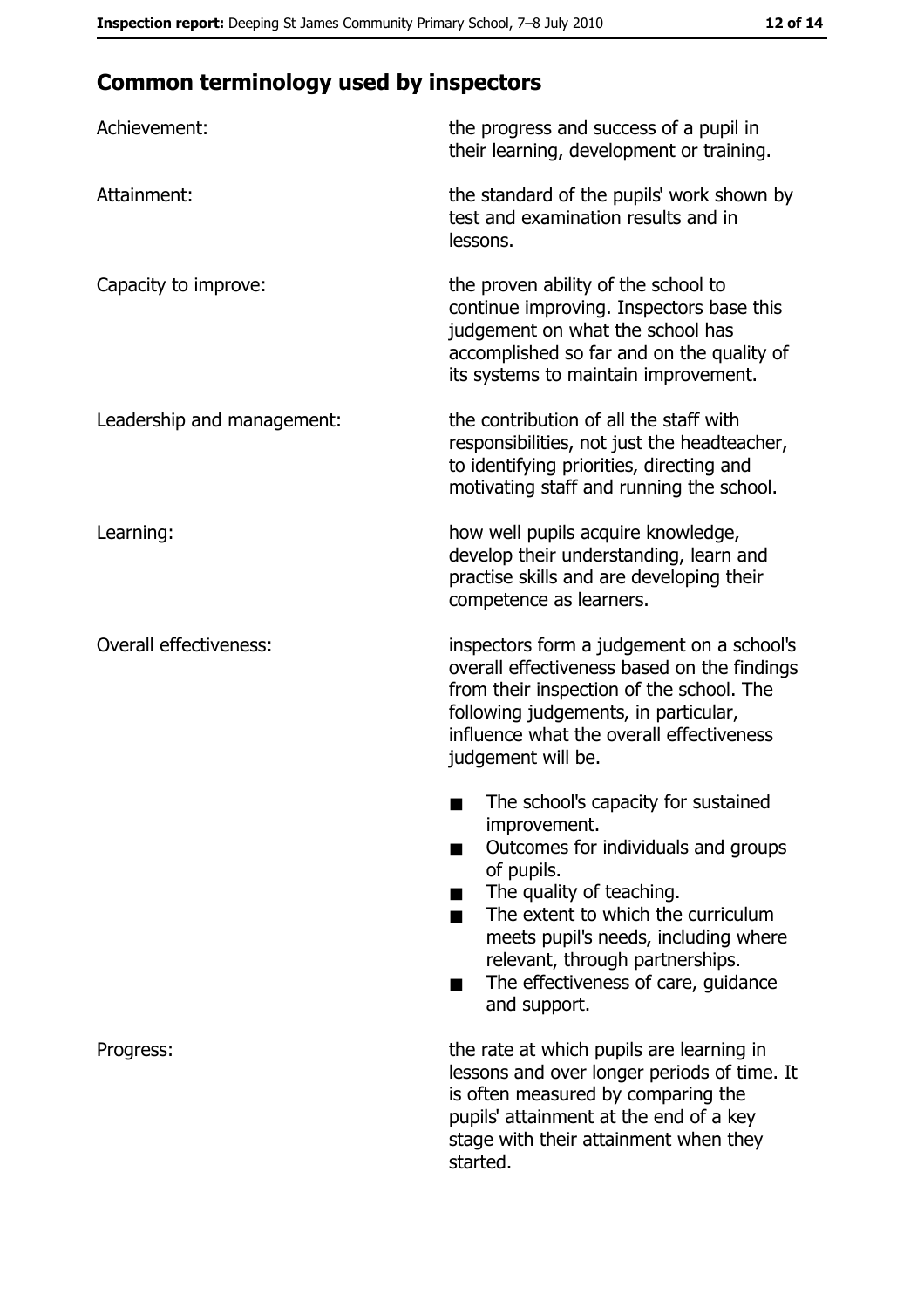This letter is provided for the school, parents and carers to share with their children. It describes Ofsted's main findings from the inspection of their school.



#### 9 July 2010

Dear Pupils

Inspection of Deeping St James Community Primary School, Peterborough, PE6 8PZ

Thank you for making my colleague and I so welcome and for taking time to talk to us when we visited your school. I particularly enjoyed hearing the band rehearse and play in assembly. Well done! This is what we found out about your school:

- children get a good start in Reception
- you are making good progress in reading, writing and mathematics  $\blacksquare$
- most of you behave well and respond well in lessons  $\blacksquare$
- your attendance is excellent  $\blacksquare$
- music plays a strong part in school life and many of you take advantage of the excellent opportunities that this provides
- you make an outstanding contribution to the school and wider community  $\blacksquare$
- staff always help you if you have problems and take particularly good care of  $\blacksquare$ anybody who is having a hard time
- the headteacher, staff and governors are successfully improving the school.  $\blacksquare$

We have made some suggestions that should help your school to improve further. This is what I would like everyone to do:

- ensure that teachers let you know exactly how to improve your work and get it to  $\blacksquare$ the next level
- give middle-ranking leaders more opportunities to see how well everybody is doing  $\blacksquare$ so that they can help the headteacher to find the things that still need to be improved.

You can all help by following teachers' advice and doing your best in every lesson.

Yours sincerely

**Glynn Storer** 

Lead inspctor